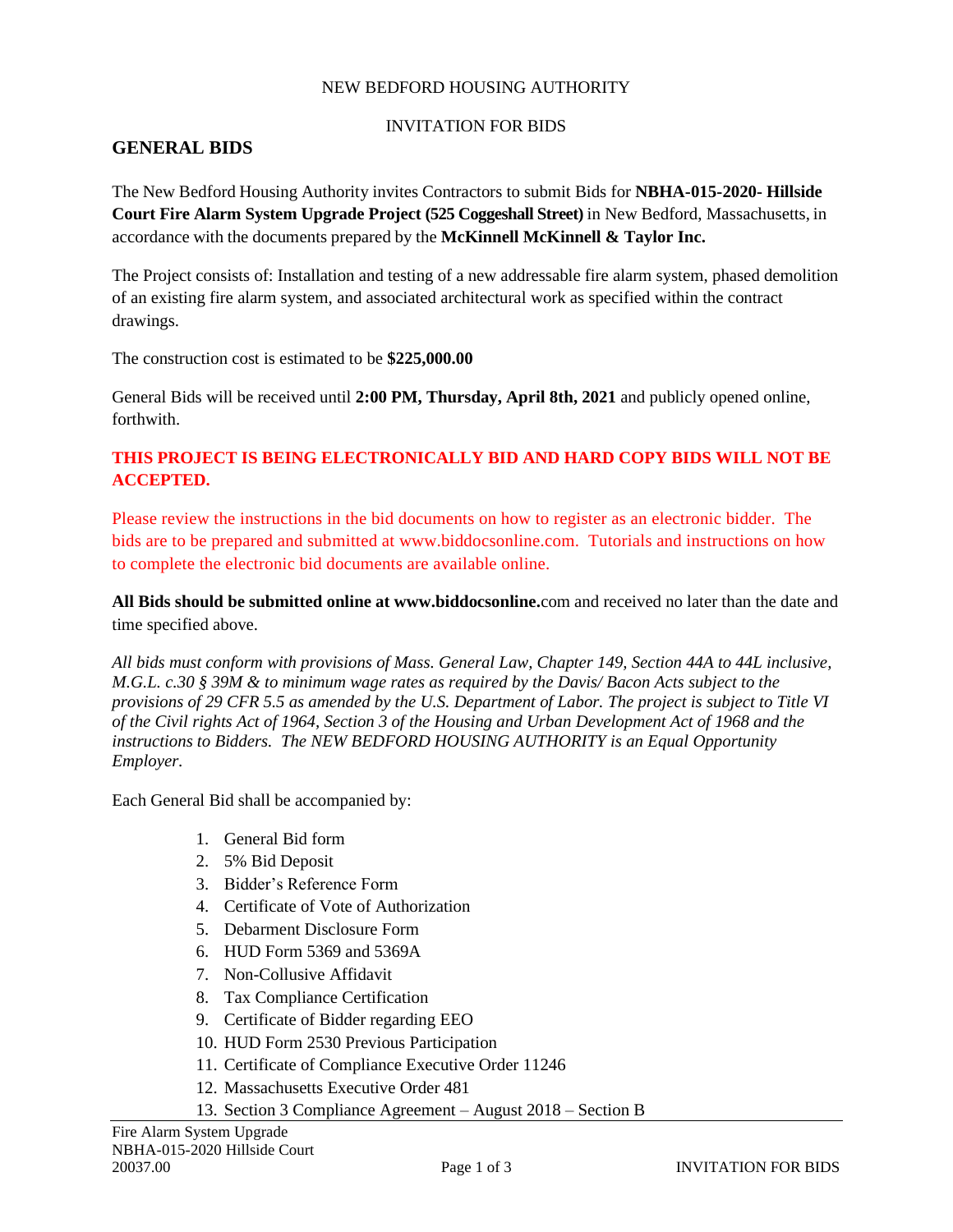- 14. Certificate of Workmanship Compliance
- 15. Certificate of Schedule of Compliance
- 16. Certificate of Insurance

No Bid of a General Bidder shall be withdrawn, after opening thereof, prior to thirty (30) days, Saturdays, Sundays, and legal holidays excluded, of the award of the general contract, without the consent of the New Bedford Housing Authority.

Once the Awarding Authority determines the low bidder, it will verify whether the Contractor is eligible by checking the Contractor's most recent work as listed in the update statement.

# **CONTRACTOR CERTIFICATION**

General bidders must be certified by the Division of Capital Asset Management and Maintenance (DCAMM) in the following category of work: **Prime/Electrical** and must submit a current DCAMM Certificate of Eligibility and a signed Update Statement (CQ3).

# **PRE-BID CONFERENCE**

A Pre-bid conference shall be held on **Thursday, April 1, 2021, at 10:00 am.** The meeting will start at the Hillside Court office located at 525 Coggeshall Street, New Bedford, MA 027466. Due to the current situation with the Covid-19 Pandemic, Bidders must wear masks & gloves while attending the pre-bid conference. Bidders will only be allowed 1 at a time to view the work area.

# **BID DOCUMENTS AND DEPOSITS**

Each bid shall be accompanied by a bid deposit in the form of a bid bond, cash, certified check, treasurer's check or cashier's check issued by a responsible bank or trust company made payable to the New Bedford Housing Authority in the amount of 5% of the bid. The Bid Deposit shall be satisfactory to the awarding authority and conditioned upon the faithful performance by the principal of the agreements contained in the Bid. (A scanned copy shall be included with the electronic bid.)

Bid Forms and Contract Documents will be available at www.biddocsonline.com (may be viewed electronically and hardcopy requested) or at Nashoba Blue, Inc. at 433 Main Street, Hudson, MA 01749 on or after **Wednesday, March 24, 2021.**

There is a plan deposit of \$50.00 per set (maximum of 2 sets) payable to Bid Docs Online Inc. Deposits may be electronically paid or must be a certified or cashier's check. This deposit will be refunded for up to two sets for general bidders and for one set for sub-bidders upon return of the sets in good condition within thirty (30) days of receipt of general bids. Otherwise the deposit shall be the property of the Awarding Authority.

Additional sets may be purchased or mailed (see [www.biddocsonline.com](http://www.biddocsonline.com/) website for rates). Bidders requesting Contract Documents to be mailed to them shall include a separate check for \$40.00 per set for